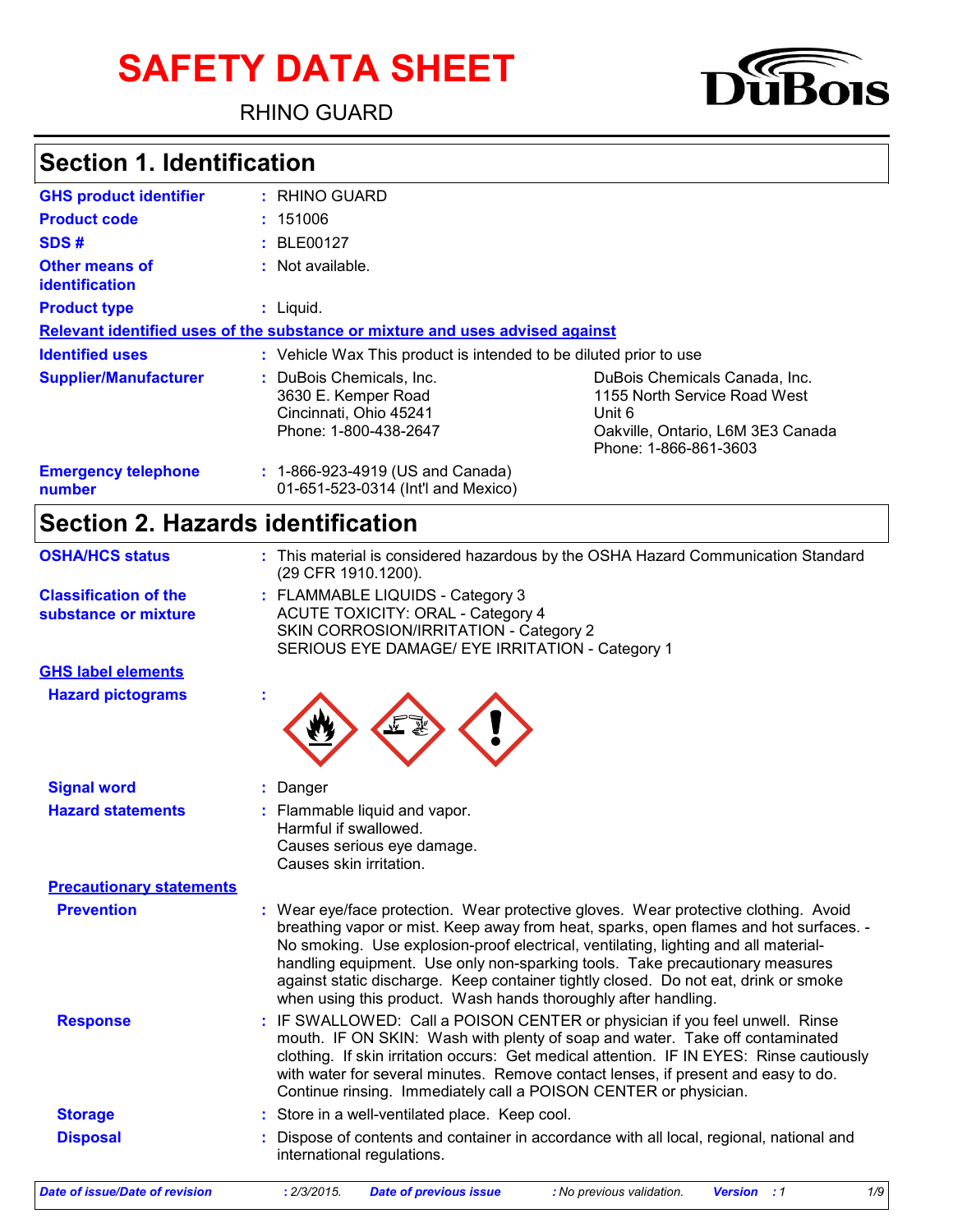# **Section 2. Hazards identification**

**Hazards not otherwise classified**

**:** None known.

# **Section 3. Composition/information on ingredients**

| <b>Ingredient name</b>                                         | $\frac{9}{6}$ | <b>CAS number</b> |
|----------------------------------------------------------------|---------------|-------------------|
| Quaternary ammonium compounds, dicoco alkyldimethyl, chlorides | l 10 - 20     | 61789-77-3        |
| 2-butoxyethanol                                                | $5 - 10$      | 111-76-2          |
| propan-2-ol                                                    | $1 - 5$       | 67-63-0           |
| Amines, coco alkyl, ethoxylated                                | $1 - 5$       | 61791-14-8        |

Any concentration shown as a range is to protect confidentiality or is due to batch variation.

**There are no additional ingredients present which, within the current knowledge of the supplier and in the concentrations applicable, are classified as hazardous to health or the environment and hence require reporting in this section.**

**Occupational exposure limits, if available, are listed in Section 8.**

### **Section 4. First aid measures**

#### **Description of necessary first aid measures**

| <b>Eye contact</b>                                 | : Get medical attention immediately. Call a poison center or physician. Immediately flush<br>eyes with plenty of water, occasionally lifting the upper and lower eyelids. Check for and<br>remove any contact lenses. Continue to rinse for at least 10 minutes. Chemical burns<br>must be treated promptly by a physician.                                                                                                                                                                                                                                                                                                                                                                                                                                                                                                                                                         |
|----------------------------------------------------|-------------------------------------------------------------------------------------------------------------------------------------------------------------------------------------------------------------------------------------------------------------------------------------------------------------------------------------------------------------------------------------------------------------------------------------------------------------------------------------------------------------------------------------------------------------------------------------------------------------------------------------------------------------------------------------------------------------------------------------------------------------------------------------------------------------------------------------------------------------------------------------|
| <b>Inhalation</b>                                  | : Get medical attention immediately. Call a poison center or physician. Remove victim to<br>fresh air and keep at rest in a position comfortable for breathing. If it is suspected that<br>fumes are still present, the rescuer should wear an appropriate mask or self-contained<br>breathing apparatus. If not breathing, if breathing is irregular or if respiratory arrest<br>occurs, provide artificial respiration or oxygen by trained personnel. It may be<br>dangerous to the person providing aid to give mouth-to-mouth resuscitation. If<br>unconscious, place in recovery position and get medical attention immediately. Maintain<br>an open airway. Loosen tight clothing such as a collar, tie, belt or waistband.                                                                                                                                                  |
| <b>Skin contact</b>                                | : Get medical attention immediately. Call a poison center or physician. Flush<br>contaminated skin with plenty of water. Remove contaminated clothing and shoes.<br>Wash contaminated clothing thoroughly with water before removing it, or wear gloves.<br>Continue to rinse for at least 10 minutes. Chemical burns must be treated promptly by a<br>physician. Wash clothing before reuse. Clean shoes thoroughly before reuse.                                                                                                                                                                                                                                                                                                                                                                                                                                                  |
| <b>Ingestion</b>                                   | : Get medical attention immediately. Call a poison center or physician. Wash out mouth<br>with water. Remove dentures if any. Remove victim to fresh air and keep at rest in a<br>position comfortable for breathing. If material has been swallowed and the exposed<br>person is conscious, give small quantities of water to drink. Stop if the exposed person<br>feels sick as vomiting may be dangerous. Do not induce vomiting unless directed to do<br>so by medical personnel. If vomiting occurs, the head should be kept low so that vomit<br>does not enter the lungs. Chemical burns must be treated promptly by a physician.<br>Never give anything by mouth to an unconscious person. If unconscious, place in<br>recovery position and get medical attention immediately. Maintain an open airway.<br>Loosen tight clothing such as a collar, tie, belt or waistband. |
| Most important symptoms/effects, acute and delayed |                                                                                                                                                                                                                                                                                                                                                                                                                                                                                                                                                                                                                                                                                                                                                                                                                                                                                     |
| <b>Potential acute health effects</b>              |                                                                                                                                                                                                                                                                                                                                                                                                                                                                                                                                                                                                                                                                                                                                                                                                                                                                                     |
| <b>Eye contact</b>                                 | : Causes serious eye damage.                                                                                                                                                                                                                                                                                                                                                                                                                                                                                                                                                                                                                                                                                                                                                                                                                                                        |
| <b>Inhalation</b>                                  | : May give off gas, vapor or dust that is very irritating or corrosive to the respiratory<br>system.                                                                                                                                                                                                                                                                                                                                                                                                                                                                                                                                                                                                                                                                                                                                                                                |
| <b>Skin contact</b>                                | : Causes skin irritation.                                                                                                                                                                                                                                                                                                                                                                                                                                                                                                                                                                                                                                                                                                                                                                                                                                                           |
| <b>Ingestion</b>                                   | : Harmful if swallowed. May cause burns to mouth, throat and stomach.                                                                                                                                                                                                                                                                                                                                                                                                                                                                                                                                                                                                                                                                                                                                                                                                               |
| <b>Over-exposure signs/symptoms</b>                |                                                                                                                                                                                                                                                                                                                                                                                                                                                                                                                                                                                                                                                                                                                                                                                                                                                                                     |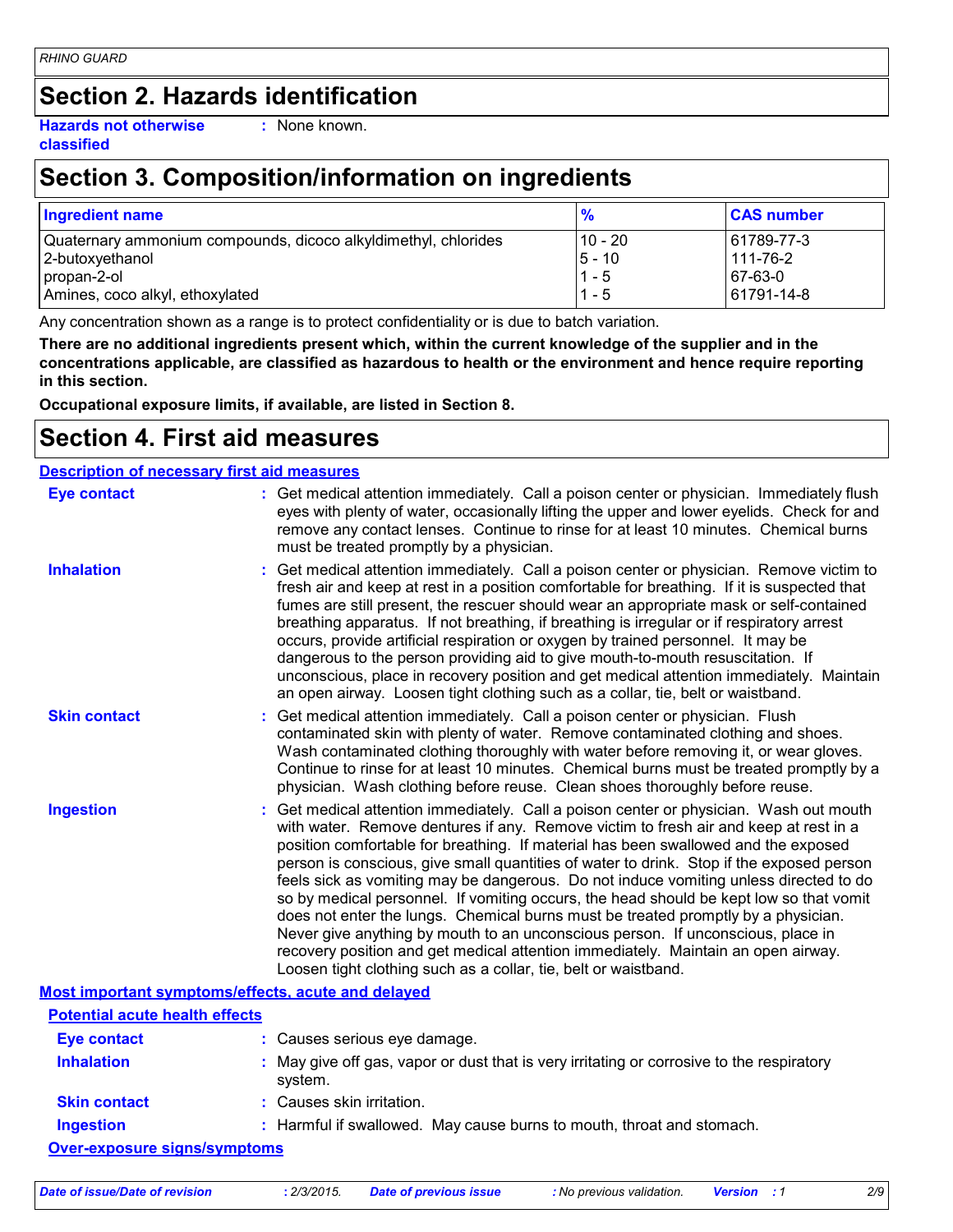# **Section 4. First aid measures**

| <b>Eye contact</b>                         | : Adverse symptoms may include the following:<br>pain<br>watering<br>redness                                                   |
|--------------------------------------------|--------------------------------------------------------------------------------------------------------------------------------|
| <b>Inhalation</b>                          | : No specific data.                                                                                                            |
| <b>Skin contact</b>                        | : Adverse symptoms may include the following:<br>pain or irritation<br>redness<br>blistering may occur                         |
| <b>Ingestion</b>                           | : Adverse symptoms may include the following:<br>stomach pains                                                                 |
|                                            | Indication of immediate medical attention and special treatment needed, if necessary                                           |
| <b>Notes to physician</b>                  | : Treat symptomatically. Contact poison treatment specialist immediately if large<br>quantities have been ingested or inhaled. |
| <b>Specific treatments</b>                 | : No specific treatment.                                                                                                       |
| See toxicological information (Section 11) |                                                                                                                                |

# **Section 5. Fire-fighting measures**

| <b>Extinguishing media</b>                               |                                                                                                                                                                                                                       |
|----------------------------------------------------------|-----------------------------------------------------------------------------------------------------------------------------------------------------------------------------------------------------------------------|
| <b>Suitable extinguishing</b><br>media                   | : Use dry chemical, $CO2$ , water spray (fog) or foam.                                                                                                                                                                |
| <b>Unsuitable extinguishing</b><br>media                 | : Do not use water jet.                                                                                                                                                                                               |
| <b>Specific hazards arising</b><br>from the chemical     | : Flammable liquid and vapor. In a fire or if heated, a pressure increase will occur and<br>the container may burst, with the risk of a subsequent explosion. Runoff to sewer may<br>create fire or explosion hazard. |
| <b>Hazardous thermal</b><br>decomposition products       | Decomposition products may include the following materials:<br>carbon dioxide<br>carbon monoxide                                                                                                                      |
| <b>Special protective</b><br>equipment for fire-fighters | Fire-fighters should wear appropriate protective equipment and self-contained breathing<br>apparatus (SCBA) with a full face-piece operated in positive pressure mode.                                                |

# **Section 6. Accidental release measures**

| <b>Personal precautions</b>      | : No action shall be taken involving any personal risk or without suitable training.<br>Evacuate surrounding areas. Keep unnecessary and unprotected personnel from<br>entering. Do not touch or walk through spilled material. Shut off all ignition sources.<br>No flares, smoking or flames in hazard area. Do not breathe vapor or mist. Provide<br>adequate ventilation. Wear appropriate respirator when ventilation is inadequate. Put<br>on appropriate personal protective equipment. |
|----------------------------------|------------------------------------------------------------------------------------------------------------------------------------------------------------------------------------------------------------------------------------------------------------------------------------------------------------------------------------------------------------------------------------------------------------------------------------------------------------------------------------------------|
| <b>Environmental precautions</b> | Avoid dispersal of spilled material and runoff and contact with soil, waterways, drains<br>and sewers. Inform the relevant authorities if the product has caused environmental<br>pollution (sewers, waterways, soil or air).                                                                                                                                                                                                                                                                  |
| <b>Methods for cleaning up</b>   |                                                                                                                                                                                                                                                                                                                                                                                                                                                                                                |
| <b>Small spill</b>               | : Stop leak if without risk. Move containers from spill area. Use spark-proof tools and<br>explosion-proof equipment. Dilute with water and mop up if water-soluble. Alternatively,<br>or if water-insoluble, absorb with an inert dry material and place in an appropriate waste<br>disposal container. Dispose of via a licensed waste disposal contractor.                                                                                                                                  |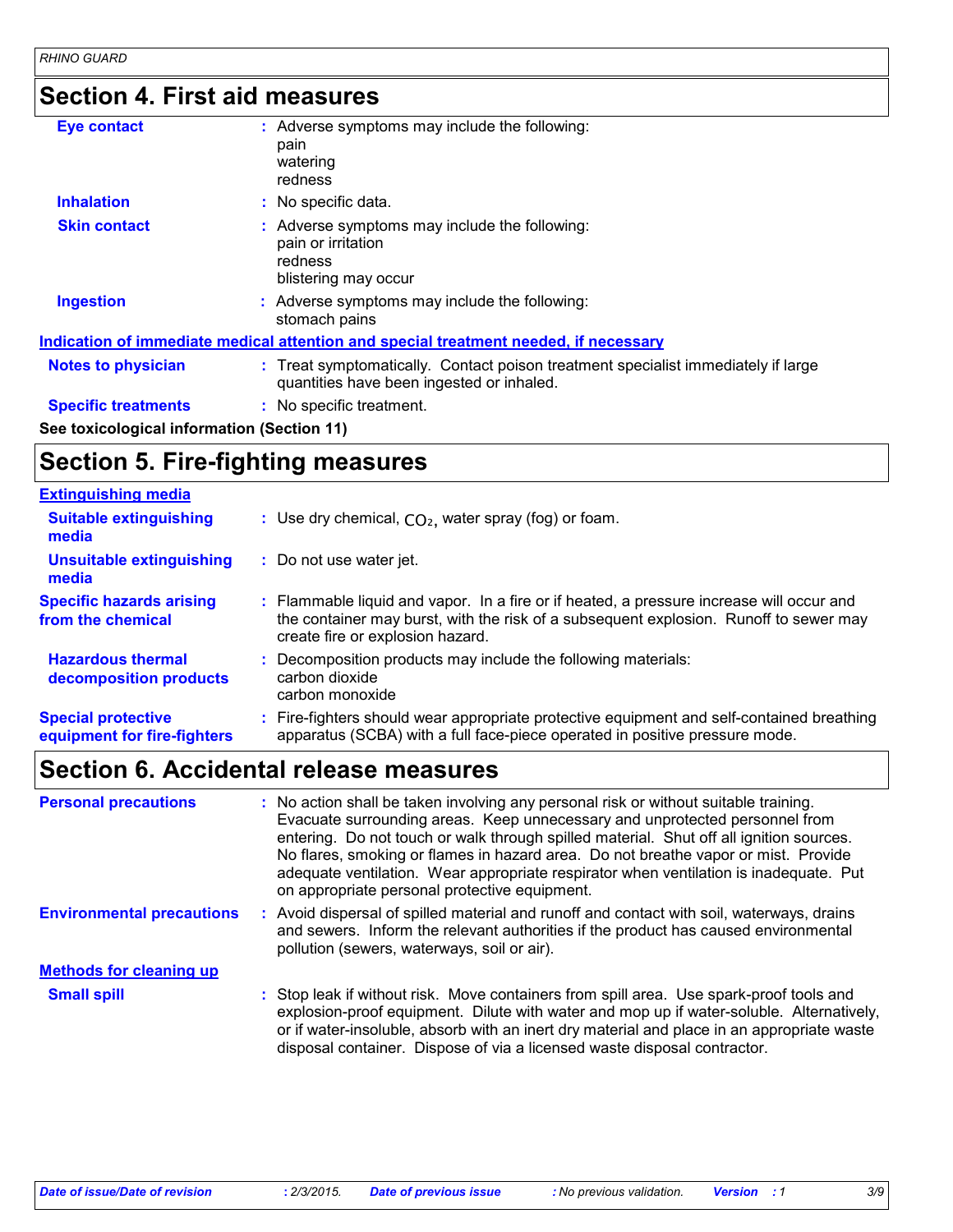### **Section 6. Accidental release measures**

#### **Large spill :**

: Stop leak if without risk. Move containers from spill area. Use spark-proof tools and explosion-proof equipment. Approach release from upwind. Prevent entry into sewers, water courses, basements or confined areas. Wash spillages into an effluent treatment plant or proceed as follows. Contain and collect spillage with non-combustible, absorbent material e.g. sand, earth, vermiculite or diatomaceous earth and place in container for disposal according to local regulations (see Section 13). Dispose of via a licensed waste disposal contractor. Contaminated absorbent material may pose the same hazard as the spilled product. Note: see Section 1 for emergency contact information and Section 13 for waste disposal.

### **Section 7. Handling and storage**

**Handling** entries a metal on appropriate personal protective equipment (see Section 8). Do not get in eyes or and on skin or clothing. Do not breathe vapor or mist. Do not ingest. Use only with adequate ventilation. Wear appropriate respirator when ventilation is inadequate. Do not enter storage areas and confined spaces unless adequately ventilated. Keep in the original container or an approved alternative made from a compatible material, kept tightly closed when not in use. Store and use away from heat, sparks, open flame or any other ignition source. Use explosion-proof electrical (ventilating, lighting and material handling) equipment. Use only non-sparking tools. Take precautionary measures against electrostatic discharges. Empty containers retain product residue and can be hazardous. Do not reuse container.

**Storage** Store in accordance with local regulations. Store in a segregated and approved area. Store in original container protected from direct sunlight in a dry, cool and well-ventilated area, away from incompatible materials (see Section 10) and food and drink. Store locked up. Eliminate all ignition sources. Separate from oxidizing materials. Keep container tightly closed and sealed until ready for use. Containers that have been opened must be carefully resealed and kept upright to prevent leakage. Do not store in unlabeled containers. Use appropriate containment to avoid environmental contamination.

### **Section 8. Exposure controls/personal protection**

#### **Control parameters**

#### **Occupational exposure limits**

| <b>Ingredient name</b>      | CAS#     | <b>ACGIH</b>                                                                                                                                                                                                                                                                                                                                                                            | <b>OSHA</b>                                                     | <b>Mexico</b>                                                                                                                                                        |
|-----------------------------|----------|-----------------------------------------------------------------------------------------------------------------------------------------------------------------------------------------------------------------------------------------------------------------------------------------------------------------------------------------------------------------------------------------|-----------------------------------------------------------------|----------------------------------------------------------------------------------------------------------------------------------------------------------------------|
| 2-butoxyethanol             | 111-76-2 | TWA: 20 ppm 8 hours.                                                                                                                                                                                                                                                                                                                                                                    | TWA: 50 ppm 8 hours.<br>TWA: 240 mg/m <sup>3</sup> 8<br>hours.  | LMPE-PPT: 26 ppm 8<br>hours.<br>LMPE-PPT: $120 \text{ mg/m}^3$<br>8 hours.<br>LMPE-CT: $360$ mg/m <sup>3</sup><br>15 minutes.<br>LMPE-CT: 75 ppm 15<br>minutes.      |
| propan-2-ol                 | 67-63-0  | TWA: 200 ppm 8 hours.<br>STEL: 400 ppm 15<br>minutes.                                                                                                                                                                                                                                                                                                                                   | TWA: 400 ppm 8 hours.<br>TWA: 980 mg/m <sup>3</sup> 8<br>hours. | LMPE-PPT: $400$ ppm $8$<br>hours.<br>LMPE-PPT: 980 mg/m <sup>3</sup><br>8 hours.<br>LMPE-CT: $1225 \text{ mg/m}^3$<br>15 minutes.<br>LMPE-CT: 500 ppm 15<br>minutes. |
| <b>Engineering measures</b> |          | : Use only with adequate ventilation. Use process enclosures, local exhaust ventilation or<br>other engineering controls to keep worker exposure to airborne contaminants below any<br>recommended or statutory limits. The engineering controls also need to keep gas,<br>vapor or dust concentrations below any lower explosive limits. Use explosion-proof<br>ventilation equipment. |                                                                 |                                                                                                                                                                      |

*Date of issue/Date of revision* **:** *2/3/2015. Date of previous issue : No previous validation. Version : 1 4/9*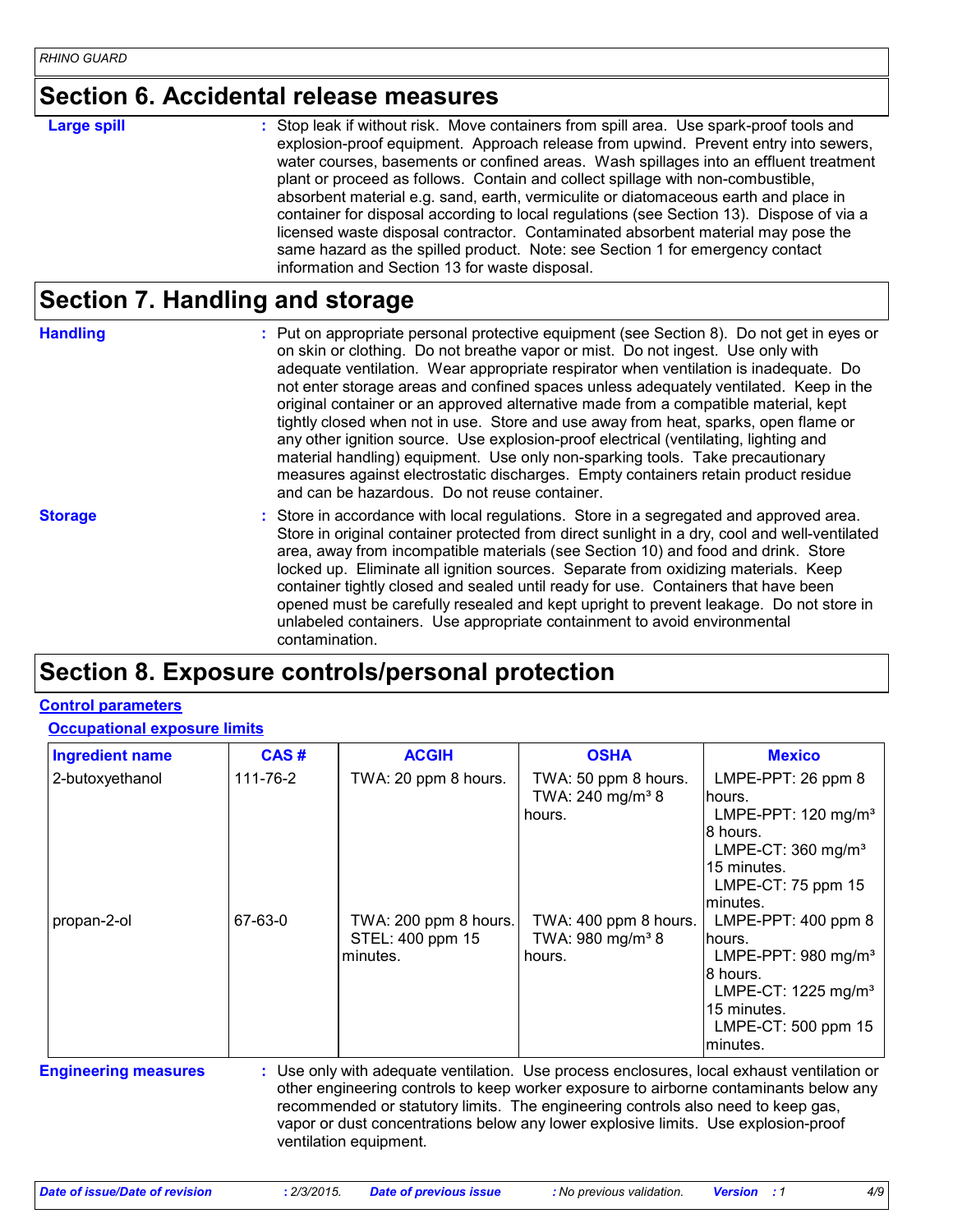# **Section 8. Exposure controls/personal protection**

| <b>Hygiene measures</b>                              | Wash hands, forearms and face thoroughly after handling chemical products, before<br>eating, smoking and using the lavatory and at the end of the working period.<br>Appropriate techniques should be used to remove potentially contaminated clothing.<br>Wash contaminated clothing before reusing. Ensure that eyewash stations and safety<br>showers are close to the workstation location.                              |
|------------------------------------------------------|------------------------------------------------------------------------------------------------------------------------------------------------------------------------------------------------------------------------------------------------------------------------------------------------------------------------------------------------------------------------------------------------------------------------------|
| <b>Personal protection</b>                           |                                                                                                                                                                                                                                                                                                                                                                                                                              |
| <b>Respiratory</b>                                   | : If a risk assessment indicates this is necessary, use a properly fitted, air-purifying or<br>airfed respirator complying with an approved standard. Respirator selection must be<br>based on known or anticipated exposure levels, the hazards of the product and the safe<br>working limits of the selected respirator.                                                                                                   |
| <b>Hands</b>                                         | Chemical-resistant, impervious gloves complying with an approved standard should be<br>worn at all times when handling chemical products if a risk assessment indicates this is<br>necessary.                                                                                                                                                                                                                                |
| <b>Eyes</b>                                          | Safety eyewear complying with an approved standard should be used when a risk<br>assessment indicates this is necessary to avoid exposure to liquid splashes, mists,<br>gases or dusts. Recommended: splash goggles                                                                                                                                                                                                          |
| <b>Skin</b>                                          | Personal protective equipment for the body should be selected based on the task being<br>performed and the risks involved and should be approved by a specialist before<br>handling this product. When there is a risk of ignition from static electricity, wear anti-<br>static protective clothing. For the greatest protection from static discharges, clothing<br>should include anti-static overalls, boots and gloves. |
| <b>Environmental exposure</b><br>controls            | Emissions from ventilation or work process equipment should be checked to ensure<br>they comply with the requirements of environmental protection legislation. In some<br>cases, fume scrubbers, filters or engineering modifications to the process equipment<br>will be necessary to reduce emissions to acceptable levels.                                                                                                |
| <b>Personal protective</b><br>equipment (Pictograms) |                                                                                                                                                                                                                                                                                                                                                                                                                              |

# **Section 9. Physical and chemical properties**

| <b>Appearance</b>                               |    |                                                                                               |
|-------------------------------------------------|----|-----------------------------------------------------------------------------------------------|
| <b>Physical state</b>                           |    | : Liquid. [Aqueous solution]                                                                  |
| <b>Color</b>                                    |    | $:$ Blue.                                                                                     |
| <b>Odor</b>                                     |    | $:$ Not available.                                                                            |
| <b>Odor threshold</b>                           |    | : Not available.                                                                              |
| pH                                              |    | : Not available.                                                                              |
| <b>Melting point</b>                            |    | : Not available.                                                                              |
| <b>Boiling point</b>                            |    | : Not available.                                                                              |
| <b>Flash point</b>                              | t. | Closed cup: 50.556°C (123°F) [Tagliabue (ASTM D56)] [Product does not sustain<br>combustion.] |
| <b>Burning time</b>                             |    | : Not applicable.                                                                             |
| <b>Burning rate</b>                             |    | Not applicable.                                                                               |
| <b>Evaporation rate</b>                         |    | : Not available.                                                                              |
| <b>Flammability (solid, gas)</b>                |    | $:$ Not available.                                                                            |
| Lower and upper explosive<br>(flammable) limits |    | : Not available.                                                                              |
| <b>Vapor pressure</b>                           |    | $:$ Not available.                                                                            |
| <b>Vapor density</b>                            |    | : Not available.                                                                              |
| <b>Relative density</b>                         |    | : 0.91                                                                                        |
|                                                 |    |                                                                                               |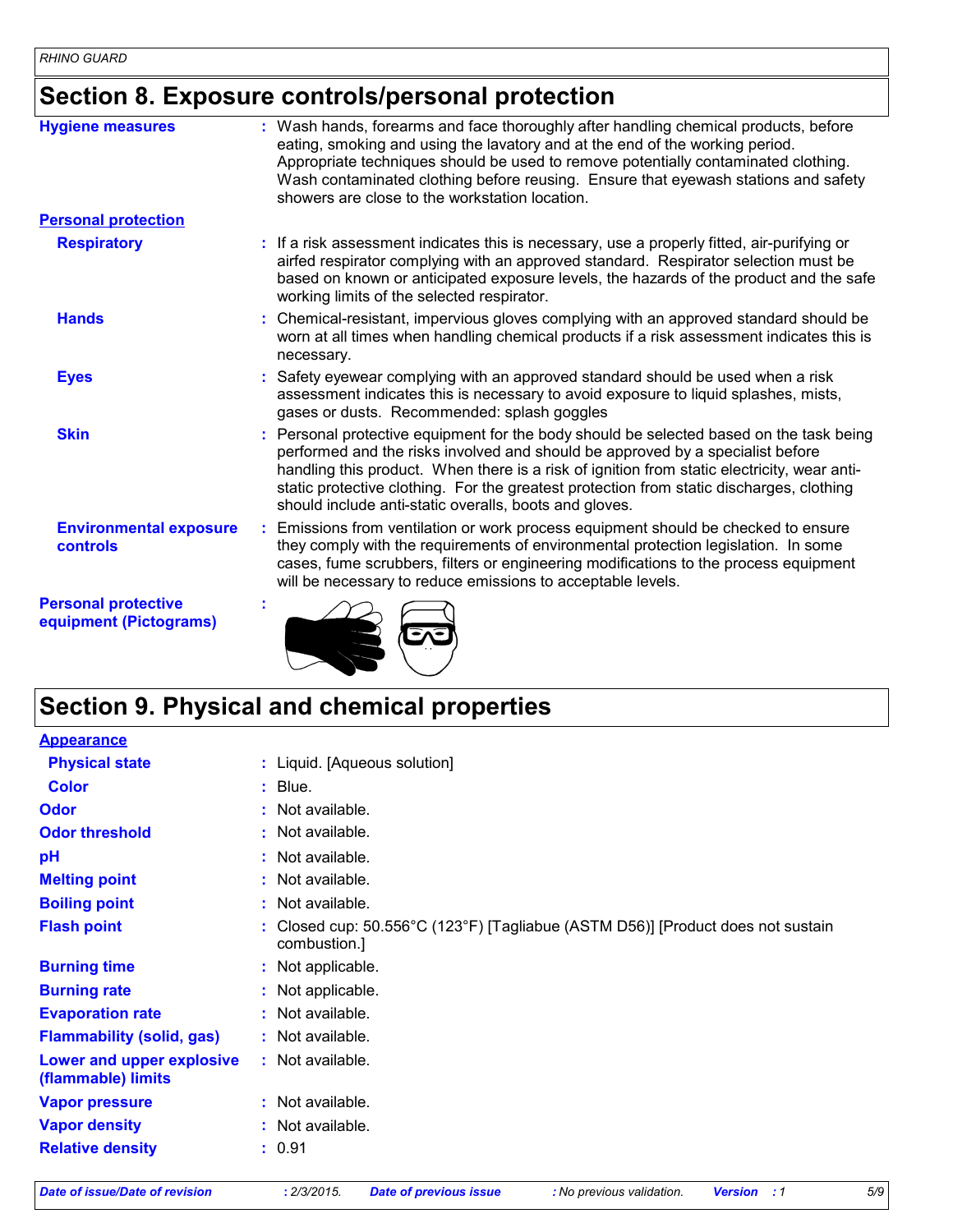# **Section 9. Physical and chemical properties**

| <b>Solubility</b>                                 |     | : Easily soluble in the following materials: cold water and hot water. |
|---------------------------------------------------|-----|------------------------------------------------------------------------|
| <b>Solubility in water</b>                        |     | : Not available.                                                       |
| <b>Partition coefficient: n-</b><br>octanol/water |     | $:$ Not available.                                                     |
| <b>Auto-ignition temperature</b>                  |     | $:$ Not available.                                                     |
| <b>Decomposition temperature</b>                  | -11 | Not available.                                                         |
| <b>Viscosity</b>                                  |     | $:$ Not available.                                                     |
| <b>Elemental Phosphorus</b>                       |     | $: 0 \%$                                                               |
| <b>VOC content</b>                                |     | : 11.1 % [CARB - Consumer products]                                    |

# **Section 10. Stability and reactivity**

| <b>Reactivity</b>                                   | : No specific test data related to reactivity available for this product or its ingredients.                                                                                                                                                                                                                                                                                                                                                                                                                                                                                                                                                     |
|-----------------------------------------------------|--------------------------------------------------------------------------------------------------------------------------------------------------------------------------------------------------------------------------------------------------------------------------------------------------------------------------------------------------------------------------------------------------------------------------------------------------------------------------------------------------------------------------------------------------------------------------------------------------------------------------------------------------|
| <b>Chemical stability</b>                           | : The product is stable.                                                                                                                                                                                                                                                                                                                                                                                                                                                                                                                                                                                                                         |
| <b>Possibility of hazardous</b><br><b>reactions</b> | : Under normal conditions of storage and use, hazardous reactions will not occur.                                                                                                                                                                                                                                                                                                                                                                                                                                                                                                                                                                |
| <b>Conditions to avoid</b>                          | : Avoid all possible sources of ignition (spark or flame). Do not pressurize, cut, weld,<br>braze, solder, drill, grind or expose containers to heat or sources of ignition.                                                                                                                                                                                                                                                                                                                                                                                                                                                                     |
| <b>Incompatible materials</b>                       | $:$ Not available.                                                                                                                                                                                                                                                                                                                                                                                                                                                                                                                                                                                                                               |
| <b>Hazardous decomposition</b><br>products          | : Under normal conditions of storage and use, hazardous decomposition products should<br>not be produced.                                                                                                                                                                                                                                                                                                                                                                                                                                                                                                                                        |
| <b>Storage</b>                                      | : Store in accordance with local regulations. Store in a segregated and approved area.<br>Store in original container protected from direct sunlight in a dry, cool and well-ventilated<br>area, away from incompatible materials (see Section 10) and food and drink. Store<br>locked up. Eliminate all ignition sources. Separate from oxidizing materials. Keep<br>container tightly closed and sealed until ready for use. Containers that have been<br>opened must be carefully resealed and kept upright to prevent leakage. Do not store in<br>unlabeled containers. Use appropriate containment to avoid environmental<br>contamination. |

# **Section 11. Toxicological information**

#### **Information on toxicological effects**

### **Carcinogenicity**

|  | <b>Classification</b> |  |
|--|-----------------------|--|
|--|-----------------------|--|

| <b>Product/ingredient name</b>                                                      | <b>ACGIH</b>                | <b>IARC</b>                                                                               | <b>EPA</b> | <b>NIOSH</b>              | <b>NTP</b>               | <b>OSHA</b>  |
|-------------------------------------------------------------------------------------|-----------------------------|-------------------------------------------------------------------------------------------|------------|---------------------------|--------------------------|--------------|
| 2-butoxyethanol<br>propan-2-ol                                                      | A <sub>3</sub><br>A4        | 3<br>3                                                                                    |            |                           | $\overline{\phantom{a}}$ | -            |
| <b>Information on the likely</b><br>routes of exposure                              | $\bullet$<br>$\mathbf{r}$   | Dermal contact. Eye contact. Inhalation.                                                  |            |                           |                          |              |
| <b>Potential acute health effects</b>                                               |                             |                                                                                           |            |                           |                          |              |
| <b>Eye contact</b>                                                                  |                             | : Causes serious eye damage.                                                              |            |                           |                          |              |
| <b>Inhalation</b>                                                                   | system.                     | : May give off gas, vapor or dust that is very irritating or corrosive to the respiratory |            |                           |                          |              |
| <b>Skin contact</b>                                                                 | : Causes skin irritation.   |                                                                                           |            |                           |                          |              |
| Ingestion                                                                           |                             | : Harmful if swallowed. May cause burns to mouth, throat and stomach.                     |            |                           |                          |              |
| <b>Symptoms related to the physical, chemical and toxicological characteristics</b> |                             |                                                                                           |            |                           |                          |              |
| <b>Eye contact</b>                                                                  | pain<br>watering<br>redness | : Adverse symptoms may include the following:                                             |            |                           |                          |              |
| Date of issue/Date of revision                                                      | : 2/3/2015.                 | <b>Date of previous issue</b>                                                             |            | : No previous validation. | <b>Version</b>           | 6/9<br>. . 1 |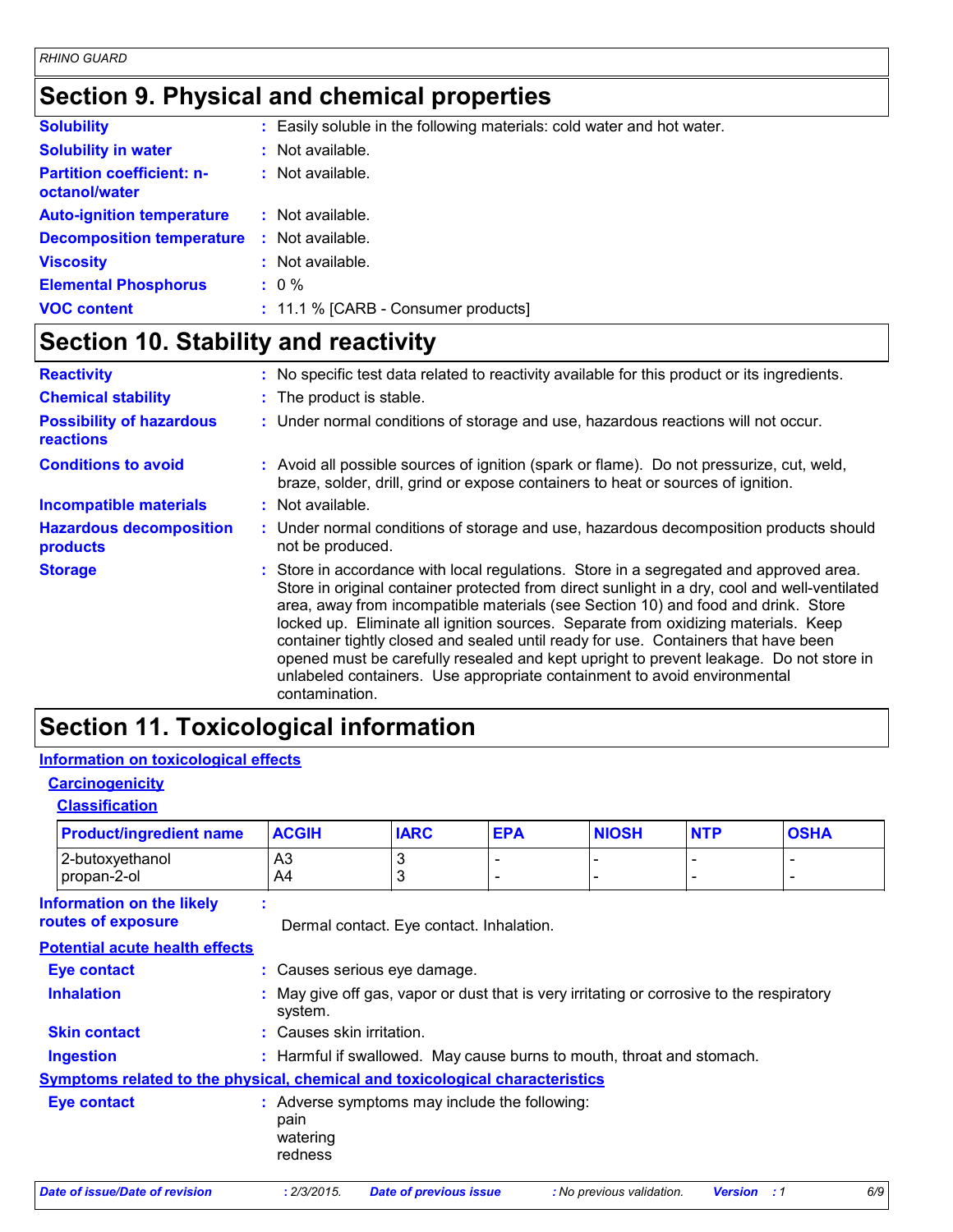### **Section 11. Toxicological information**

| <b>Inhalation</b>                                 | : No specific data.                                                                                    |
|---------------------------------------------------|--------------------------------------------------------------------------------------------------------|
| <b>Skin contact</b>                               | : Adverse symptoms may include the following:<br>pain or irritation<br>redness<br>blistering may occur |
| <b>Ingestion</b>                                  | : Adverse symptoms may include the following:<br>stomach pains                                         |
|                                                   | Delayed and immediate effects and also chronic effects from short and long term exposure               |
| <b>Short term exposure</b>                        |                                                                                                        |
| <b>Potential immediate</b><br>effects             | $:$ Not available.                                                                                     |
| <b>Potential delayed effects</b>                  | : Not available.                                                                                       |
| <b>Long term exposure</b>                         |                                                                                                        |
| <b>Potential immediate</b><br>effects             | : Not available.                                                                                       |
| <b>Potential delayed effects : Not available.</b> |                                                                                                        |
| <b>Potential chronic health effects</b>           |                                                                                                        |
| Not available.                                    |                                                                                                        |
| <b>General</b>                                    | : No known significant effects or critical hazards.                                                    |
| <b>Carcinogenicity</b>                            | : No known significant effects or critical hazards.                                                    |
| <b>Mutagenicity</b>                               | : No known significant effects or critical hazards.                                                    |
| <b>Teratogenicity</b>                             | : No known significant effects or critical hazards.                                                    |
| <b>Developmental effects</b>                      | : No known significant effects or critical hazards.                                                    |
| <b>Fertility effects</b>                          | : No known significant effects or critical hazards.                                                    |
| <b>Numerical measures of toxicity</b>             |                                                                                                        |
| <b>Acute toxicity estimates</b>                   |                                                                                                        |

| <b>Route</b>                 | <b>ATE value</b> |
|------------------------------|------------------|
| Oral                         | 1772 mg/kg       |
| Dermal                       | 18434.7 mg/kg    |
| Inhalation (vapors)          | $184.3$ mg/l     |
| Inhalation (dusts and mists) | $9.444$ mg/l     |

# **Section 12. Ecological information**

#### **Ecotoxicity :**

: Not available.

#### **Aquatic ecotoxicity**

Not available.

# **Section 13. Disposal considerations**

**Waste disposal :**

The generation of waste should be avoided or minimized wherever possible. Empty containers or liners may retain some product residues. This material and its container must be disposed of in a safe way. Dispose of surplus and non-recyclable products via a licensed waste disposal contractor. Disposal of this product, solutions and any byproducts should at all times comply with the requirements of environmental protection and waste disposal legislation and any regional local authority requirements. Avoid dispersal of spilled material and runoff and contact with soil, waterways, drains and sewers.

#### **RCRA classification :** D001 [Flammable]

**Disposal should be in accordance with applicable regional, national and local laws and regulations.**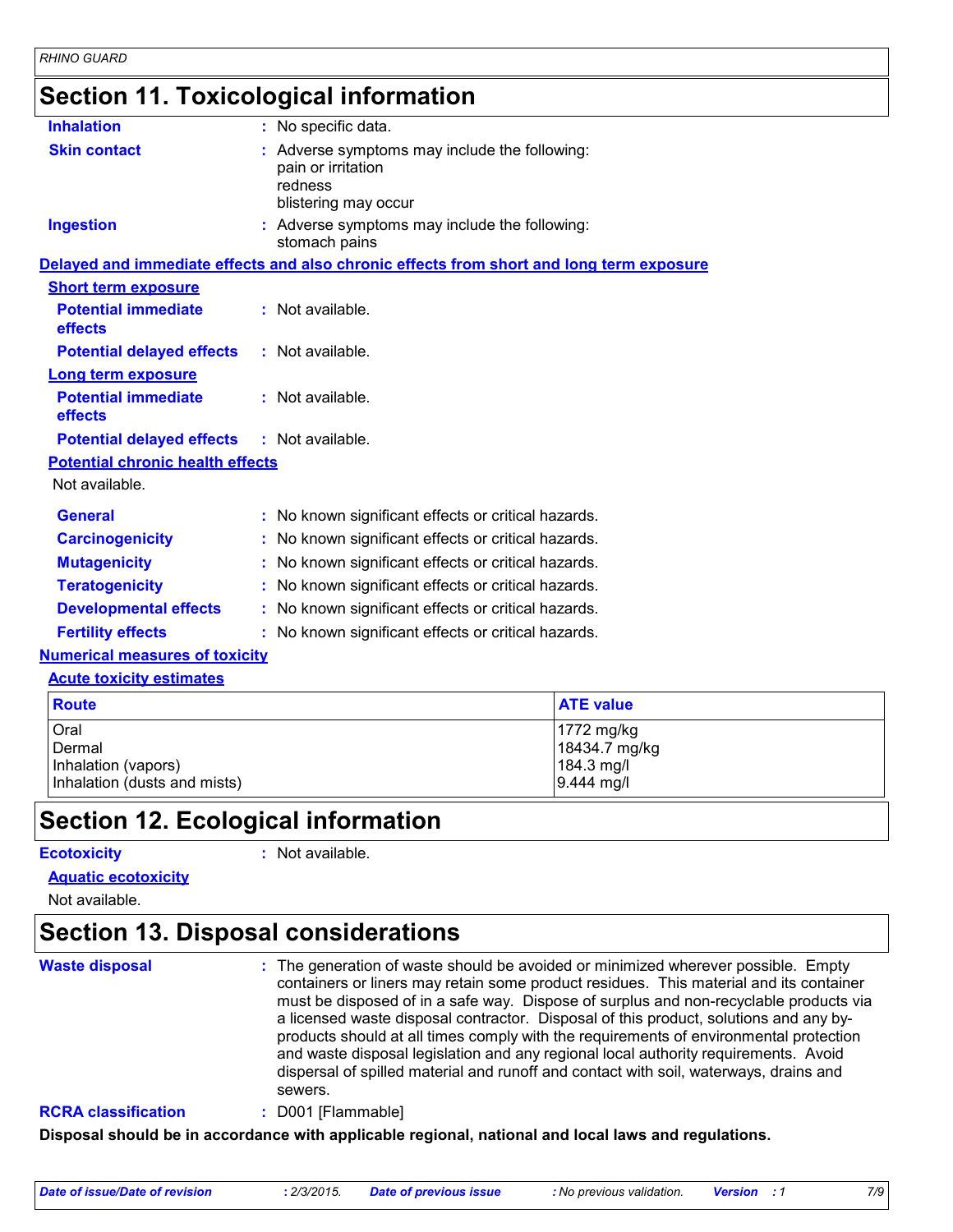*RHINO GUARD*

### **Section 13. Disposal considerations**

**Refer to Section 7: HANDLING AND STORAGE and Section 8: EXPOSURE CONTROLS/PERSONAL PROTECTION for additional handling information and protection of employees.**

### **Section 14. Transport information**

**IATA/IMDG/DOT/TDG: Please refer to the Bill of Lading/receiving documents for up to date shipping information.**

### **Section 15. Regulatory information**

| <b>U.S. Federal regulations</b>                                                   | : TSCA 12(b) one-time export: No products were found.                     |  |  |
|-----------------------------------------------------------------------------------|---------------------------------------------------------------------------|--|--|
|                                                                                   | <b>TSCA 12(b) annual export notification:</b> No products were found.     |  |  |
|                                                                                   | United States inventory (TSCA 8b): All components are listed or exempted. |  |  |
|                                                                                   | <b>CERCLA:</b> Hazardous substances.: 2-butoxyethanol;                    |  |  |
| <b>EPA Registration Number</b>                                                    | : Not available.                                                          |  |  |
| <b>Clean Air Act Section 112</b><br>(b) Hazardous Air<br><b>Pollutants (HAPS)</b> | : Not listed                                                              |  |  |
| <b>SARA 302/304</b>                                                               |                                                                           |  |  |
| <b>Composition/information on ingredients</b>                                     |                                                                           |  |  |
| No products were found.                                                           |                                                                           |  |  |
| <b>SARA 304 RQ</b>                                                                | : Not applicable.                                                         |  |  |
| <b>SARA 311/312</b>                                                               |                                                                           |  |  |
| <b>Classification</b>                                                             | $:$ Fire hazard<br>Immediate (acute) health hazard                        |  |  |

#### **SARA 313**

|                              | <b>Product name</b>            | <b>CAS number</b>         |             |
|------------------------------|--------------------------------|---------------------------|-------------|
| <b>Supplier notification</b> | 2-butoxyethanol<br>propan-2-ol | $111 - 76 - 2$<br>67-63-0 | 10<br>$5 -$ |

SARA 313 notifications must not be detached from the SDS and any copying and redistribution of the SDS shall include copying and redistribution of the notice attached to copies of the SDS subsequently redistributed.

#### **State regulations**

| <b>Massachusetts</b>       | : The following components are listed: ISOPROPYL ALCOHOL; 2-BUTOXYETHANOL                                                                          |
|----------------------------|----------------------------------------------------------------------------------------------------------------------------------------------------|
| <b>New York</b>            | : None of the components are listed.                                                                                                               |
| <b>New Jersey</b>          | : The following components are listed: ISOPROPYL ALCOHOL; 2-PROPANOL;<br>2-BUTOXY ETHANOL; BUTYL CELLOSOLVE; PROPYLENE GLYCOL; 1,<br>2-PROPANEDIOL |
| <b>Pennsylvania</b>        | : The following components are listed: 2-PROPANOL; ETHANOL, 2-BUTOXY-; 1,<br>2-PROPANEDIOL                                                         |
| <b>California Prop. 65</b> |                                                                                                                                                    |
| Not available.             |                                                                                                                                                    |
| <u>Canada</u>              |                                                                                                                                                    |
| <b>WHMIS (Canada)</b>      | : Class B-2: Flammable liquid<br>Class D-2B: Material causing other toxic effects (Toxic).                                                         |
| <b>WHMIS (Pictograms)</b>  |                                                                                                                                                    |
| <b>Canadian lists</b>      |                                                                                                                                                    |
| <b>Canadian NPRI</b>       | : The following components are listed: Isopropyl alcohol; 2-Butoxyethanol                                                                          |